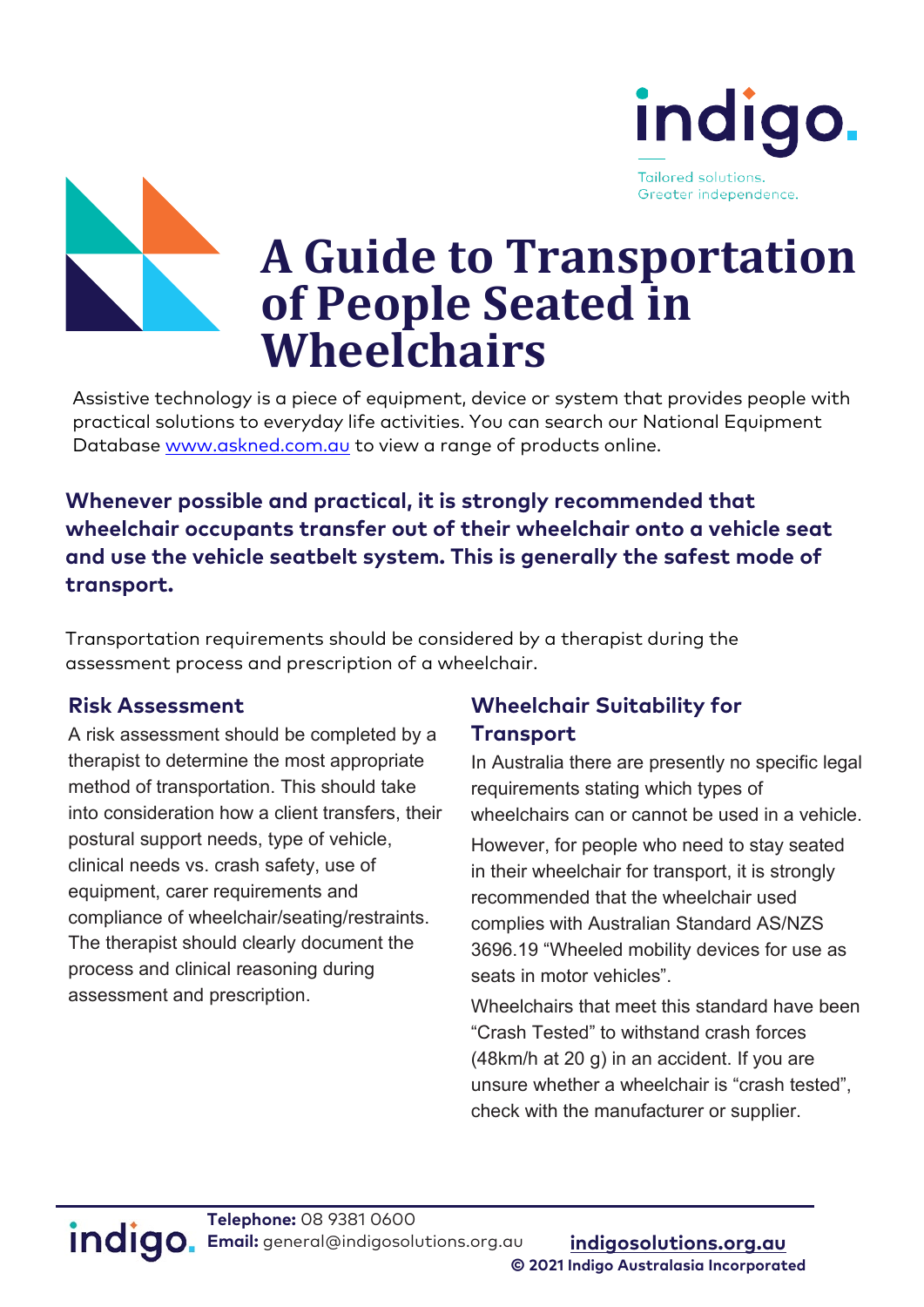#### **Seating Systems**

When a seating system is integrated into the wheelchair frame (or is supplied as standard with the frame) then the frame/seating system combination should comply with AS/NZS 3696. 19:2009. If a separate seating system is used, the wheelchair frame should meet AS/NZS 3696.19:2009 while the seating system should meet AS/NZS ISO 16840.4:2014 for both to be considered "crash tested".



• Postural Support Devices (e.g. lateral supports) should be integrated into the seating system whenever possible

Regardless of the type of seating system used, there are general requirements recommended to maximise safety:

• Wheelchair cushions should be of minimal weight and secured to the wheelchair

wheelchair or to the vehicle

• Ancillary items (e.g. trays) should be removed from the wheelchair during transport

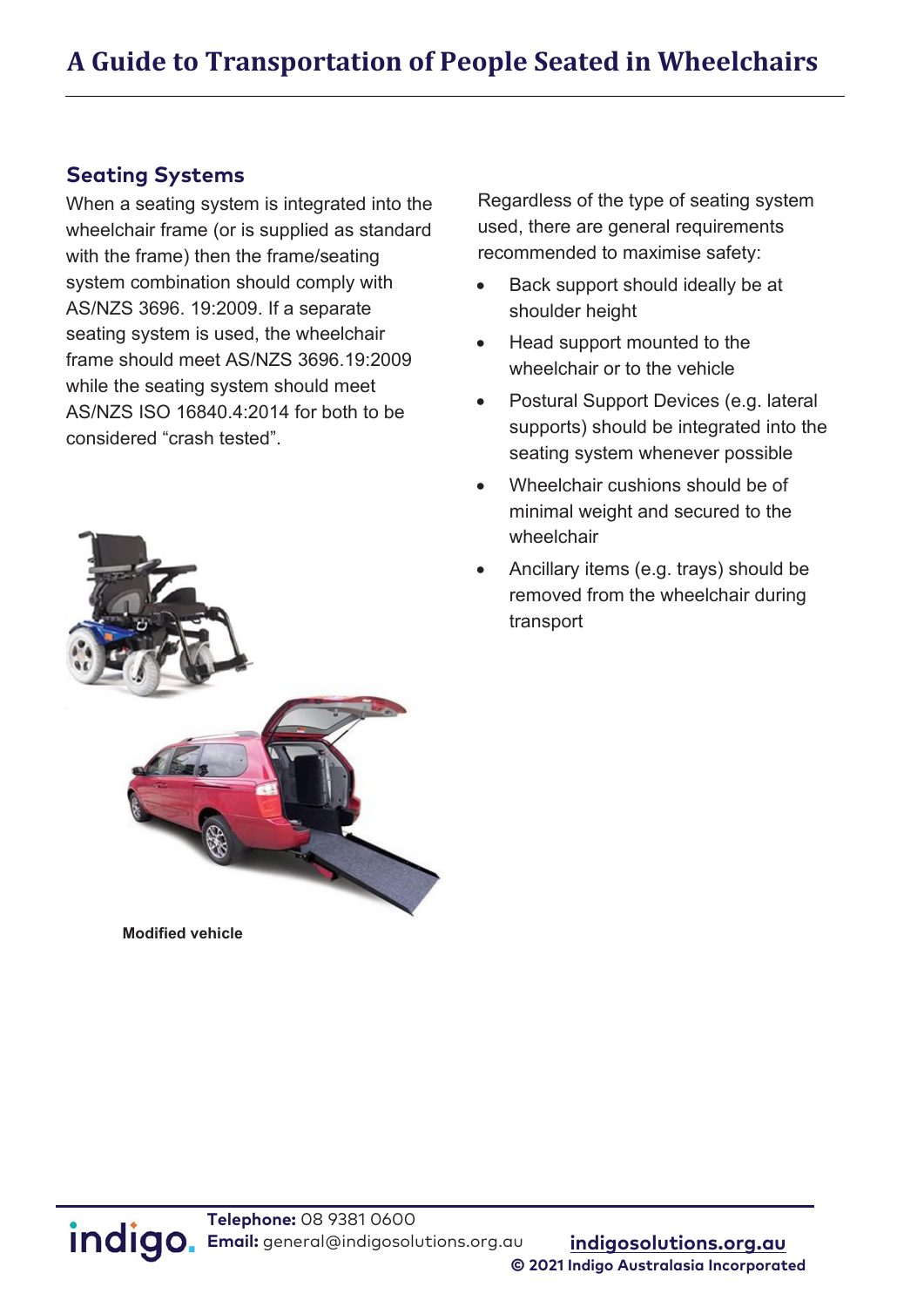#### **Wheelchair tie-down and occupant restraint system (WTORS)**

While the choice of wheelchair and seating system is crucial to the safe transportation of people in wheelchairs, so is the use of appropriate WTORS.

Wheelchair tie down systems secure the wheelchair firmly to the floor of the vehicle. The most common type of wheelchair tie-down is a four-point strap system, which attach to specified tie-down points on the wheelchair.

Alternatively, a docking system may be used. The occupied wheelchair should face forwards during transportation.

The wheelchair user must also be restrained independently of the wheelchair, using an occupant restraint system. These are lap/sash belts that attach to the vehicle and are separate to any postural harnesses used.

Wheelchair tie-down and occupant restraint system should comply with AS/NZS 10542 and should always be used as per manufacturer's instructions.

**NOTE:** Always check that restraints are appropriate for the weight of the wheelchair and user. Heavy duty restraints are required for wheelchairs over 120kg.

Wheelchair accessible taxis often only carry standard restraints, and it may be necessary for users to carry their own restraints.

**Docking system Four-point tie down system**





#### **Vehicles**

There are a variety of cars, vans, minibuses and multi-purpose vehicles that can be modified to enable transport of people seated in wheelchairs. Modifications may include lowering the vehicle floor and/or raising the roof line, raising the door height and installation of WTORS anchorages.

Vehicles should only be completed by an approved vehicle modifier. Seek advice from them if planning to modify a vehicle or planning to purchase a vehicle for modification. All modified vehicles need to be approved by the Department of Transport of WA before use.

Entry in and out of the vehicle should be quick and require minimal effort. This can be via a fixed or removable ramp, or via a lift system.

There are also minimum clearance spaces required around the wheelchair, user and WTORS in the vehicle. This reduces the potential for injuries during a crash. Details of the requirements can be found in AS/NZS 3696.19:2009

**Our experienced health professionals can provide strategies and advice on the right product for you. Please contact us using the details below for further information or to book an appointment. Appointments can be conducted by phone, email, face-to-face or video call.** 

**Did you know Indigo also offer a range of other services?** 

**Please ask us when you call, or visit <www.indigosolutions.org.au>**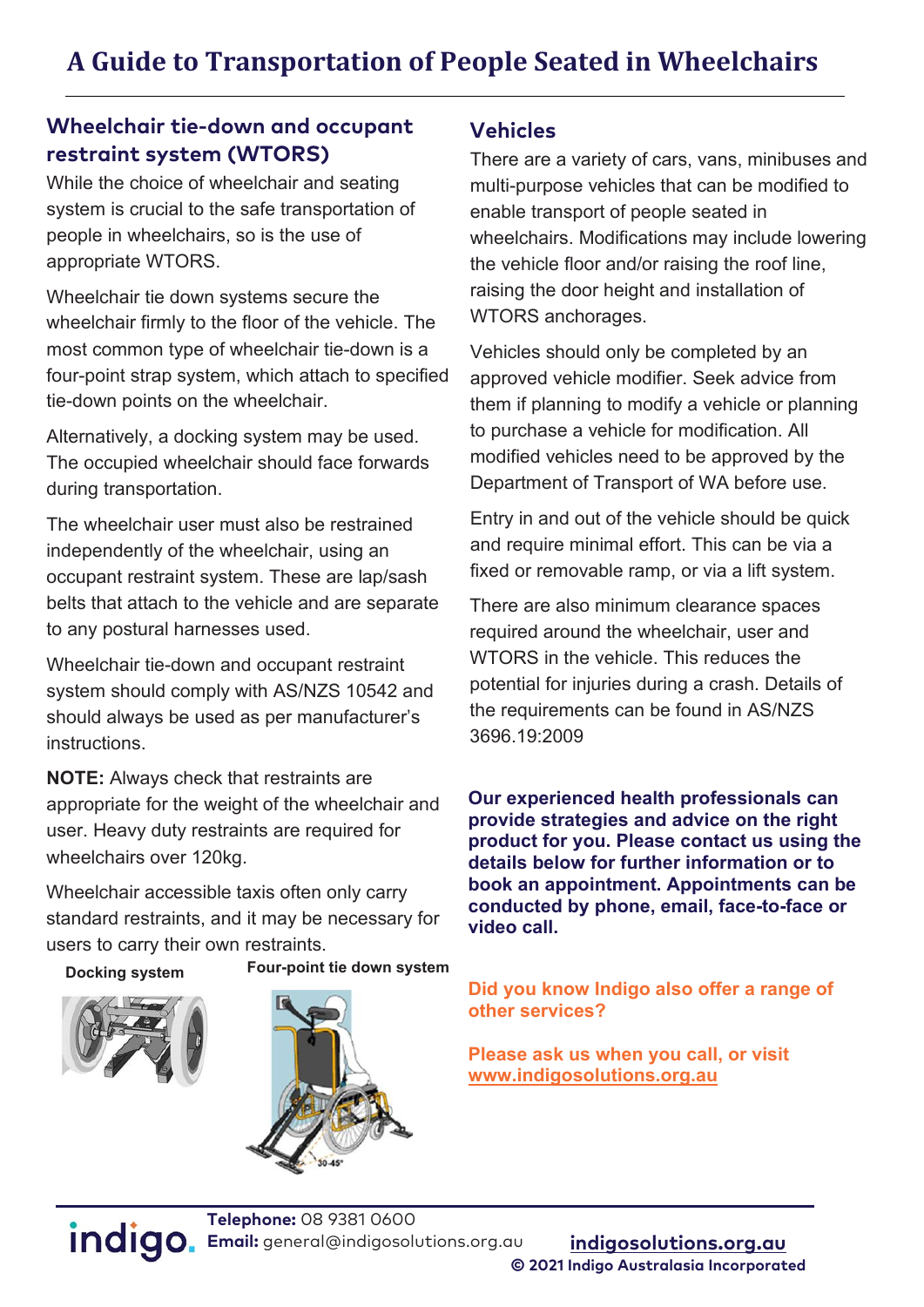## **Frequently Asked Questions**

**This FAQ section aimsto cover common enquiries. This section is a guide only and further information and clarification should be sought if you are unsure.**

#### **What is the difference between AS/NZS 3696.19:2009, ISO 7176-19 and ANSI/RESNA WC19?**

ISO 7176-19 "Wheeled mobility devices for use as seats in motor vehicles" is an International Standard. Wheelchairs that meet this standard have passed tests to withstand collisions under certain conditions.

ANSI/RESNA WC19 is a voluntary industry standard for designing, testing and labelling a wheelchair for use as a seat in a motor vehicle. Compliance with this implies compliance with ISO 7176-19.

AS/NZS 3696.19:2009 "Wheeled mobility devices for use as seats in motor vehicles" is an Australian and New Zealand specific standard. It adopts ISO 7176-19:2008 with national modifications to specify design requirements, performance requirements and test methods.

*Each of these indicates that a wheelchair has been "crash tested", however it is recommended to use wheelchairs that meet AS/NZS 3696.19:2009 for transportation if possible.*

#### **If a wheelchair has a head rest attachment, does that mean it has been crash tested?**

No. A head rest is essential to have on a wheelchair that is transporting a person, however having one fitted does not make a wheelchair transport approved. It is compliance with a relevant standard that makes it "crash tested".

#### **If a wheelchair or scooter has tie down points, does this mean it has been "crash tested"?**

Not always. Just because a wheelchair or scooter has tie down points or labels doesn't mean that it has been crash tested. In the case of scooters some have tie down points, but none have been crash tested. It is not legal to sit in a scooter for transport in a vehicle. If your wheelchair has tie down points or labels and you are unsure as to whether it is crash tested it is best to check with the supplier/manufacturer.

#### **Can "crash tested" seating systems be used on any wheelchair base/frame?**

Seating systems that are "crash tested" (comply with AS/NZS ISO 16840.4:2014) should be mounted to "crash tested" wheelchair bases/frames (compliant with AS/NZS 3696.19:2009). Ideally, use combinations identified by suppliers as being crash tested together.

#### **How do I know what wheelchair tie down system / equipment to use?**

The suitability of tie down systems depends on the attachment points and the load capacity of both the wheelchair and the vehicle. Most wheelchairs, both power and manual, now feature transport lugs upon which a hook can be attached to the tie down point. Check that the vehicle you are using has a tie down system which is compatible with your attachment points and is strong enough for the weight of the wheelchair.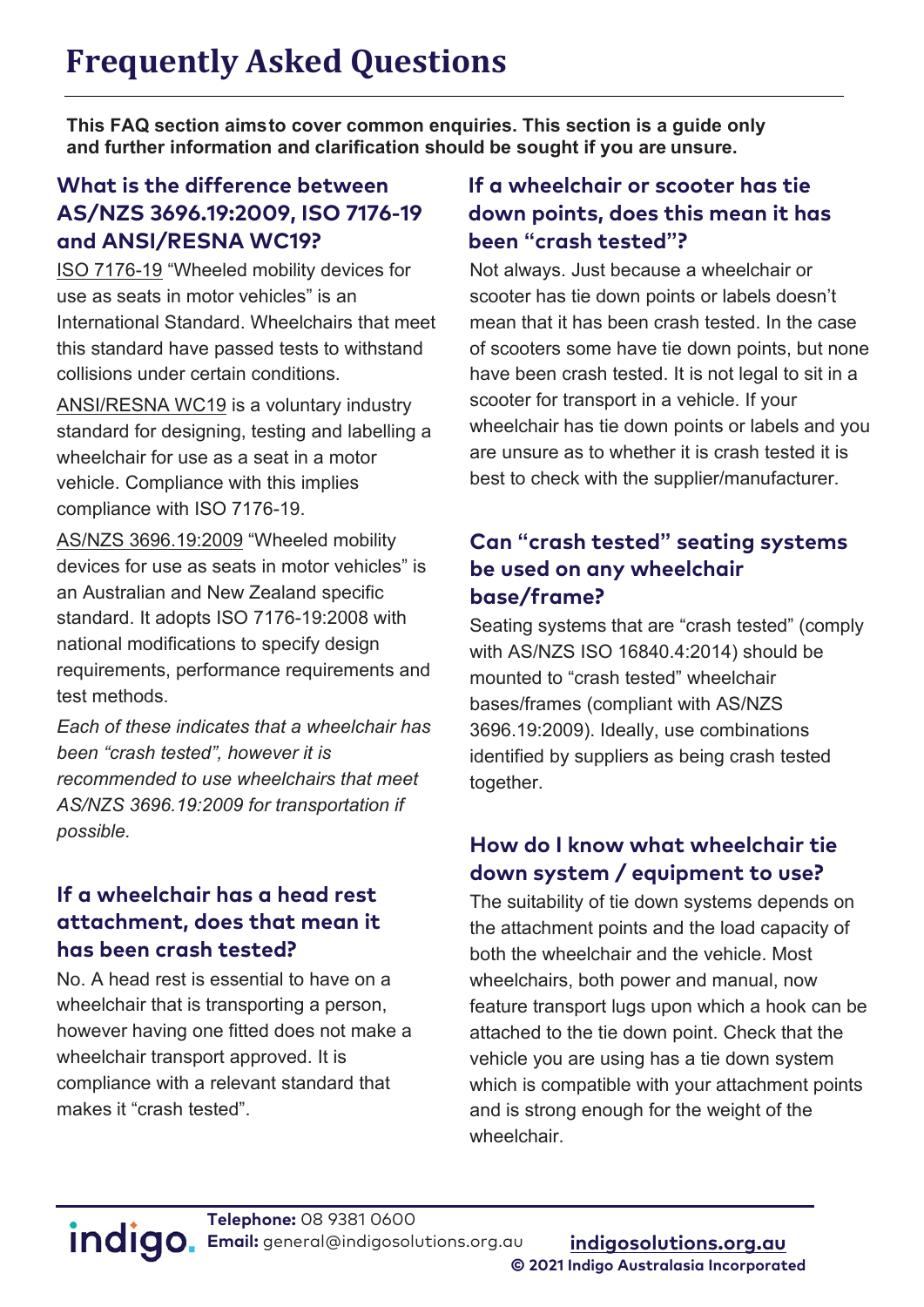**This FAQ section aimsto cover common enquiries. This section is a guide only and further information and clarification should be sought if you are unsure.**

#### **If a wheelchair occupant uses a positioning harness; do they need to use an occupant restraint system as well?**

Yes. A positioning harness is not the same as a seatbelt and should not be used as one. A positioning harness is used to support a client's posture. An occupant restraint system is like a lap-sash seatbelt and is designed to limit the potential injury during a vehicle accident. They have been tested to withstand forces anticipated in an accident.

Recent International Best Practice Guidelines indicate that postural harnesses, belts, and postural supports (e.g., lateral supports and pommels) should be removed during transport unless required for physical safety.

#### **Can a wheelchair be tied down if it doesn't have specific tie down points / lugs?**

No. It is not safe to attach tie down straps to any point other than approved transport lugs. If there is no specific tie down points indicated on the wheelchair, then that wheelchair should not be used for vehicle transportation.

Note: "crash tested" wheelchairs may not always come with transport lugs attached (this is often optional). Ensure that "crash tested" wheelchairs are supplied with transport lugs if the wheelchair will be used for vehicle transportation.

#### **When do tie down restraints need replacing?**

If the straps are showing general signs of wear and tear such as fraying or significant fading, then they should be replaced. If you are unsure as to whether it is time to replace the straps it is best to check with the supplier/manufacturer as they will usually have recommended "lifetimes". If the tie down system has been involved in a vehicle accident, then the system should be replaced before further use.

#### **Where should the head rest be positioned for travel?**

It is important that the headrest is positioned directly behind the head as indicated by the International best practice guidelines.

#### **Where can I get more information on transportation of people seated in wheelchairs?**

Contact Indigo, or view the relevant Australian Standards and resources listed below.